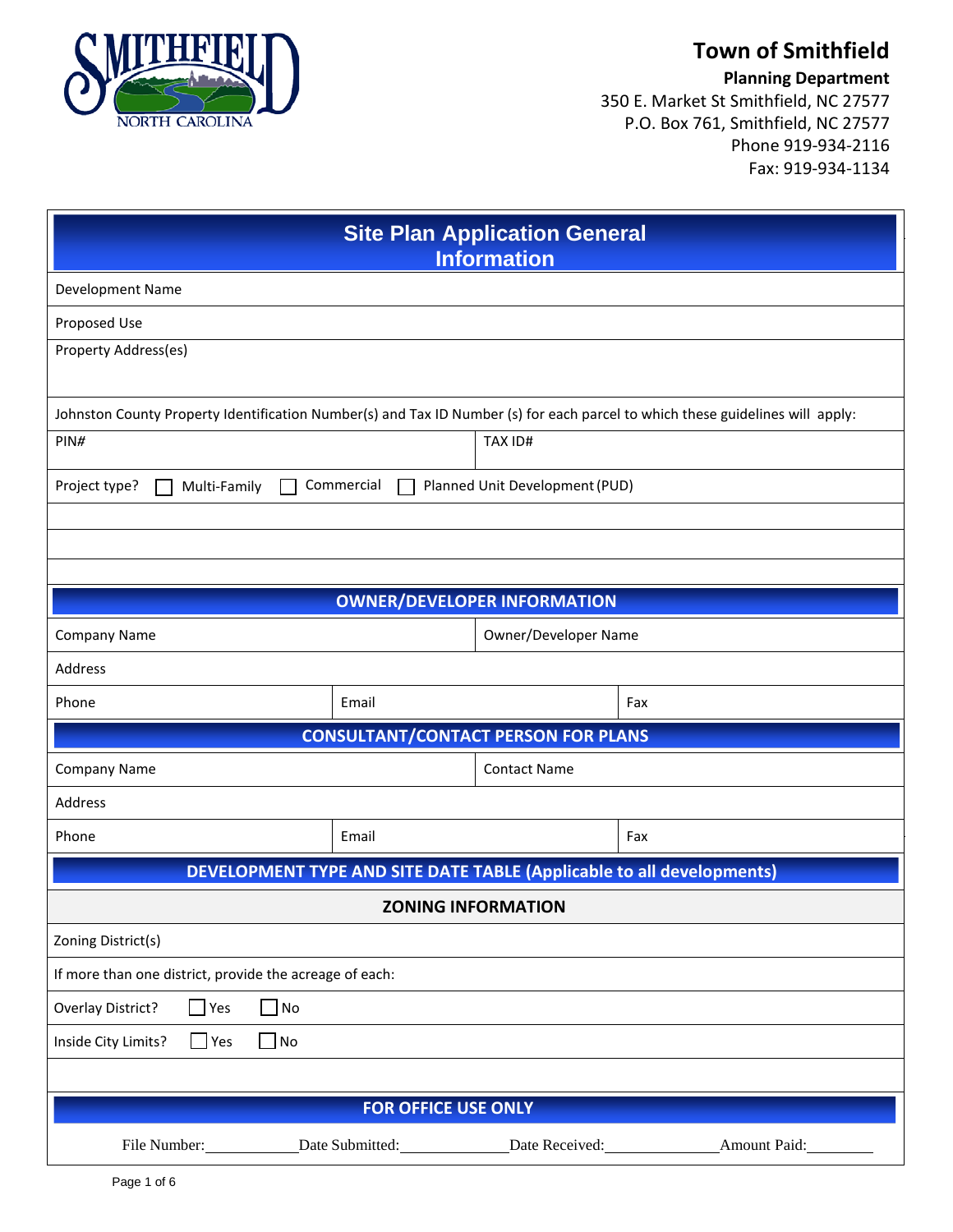## **Project Narrative**

As part of a complete application, a written project narrative that provides detailed information regarding your proposal must be included. On a separate sheet of paper, please address each of the lettered items listed below (answers must be submitted in both hard copy and electronic copy using the Adobe .PDF or MS Word .DOCX file formats):

a) A listing of contact information including name(s), address(es) and phone number(s) of: the owner of record, authorized agents or representatives, engineer, surveyor, and any other relevant associates;

b) A listing of the following site data: Address, current zoning, parcel size in acres and square feet, property identification number(s) (PIN), and current legal description(s);

c) A narrative explaining the intent of the project and/or your original or revised vision for the finished product;

d) A statement showing the proposed density of the project with the method of calculating said density shown;

e) Discuss proposed infrastructure improvements and phasing thereof (i.e. proposed roadways, sewer systems, water systems, sidewalks/trails, parking, etc.) necessary to serve the subdivision;

f) A narrative addressing concerns/issues raised by neighboring properties (discussing your proposal with the neighboring land owners is recommended to get a sense of what issues may arise as your application isprocessed);

g) A description of how conflicts with nearby land uses (livability, value, potential future development, etc.) and/or disturbances to wetlands or natural areas are being avoided or mitigated;

h) Provide justification that the proposal will not place an excessive burden on roads (traffic), sewage, water supply, parks, schools, fire, police, or other public facilities/services (including traffic flows) in thearea*;*

i) A description of proposed parks and/or open space. Please include a brief statement on the proposed ownership and maintenance of said areas;

j) A proposed development schedule indicating the approximate date when construction of the project, or stages of the same, can be expected to begin and be completed (including the proposed phasing of construction of public improvements and recreational and common space areas).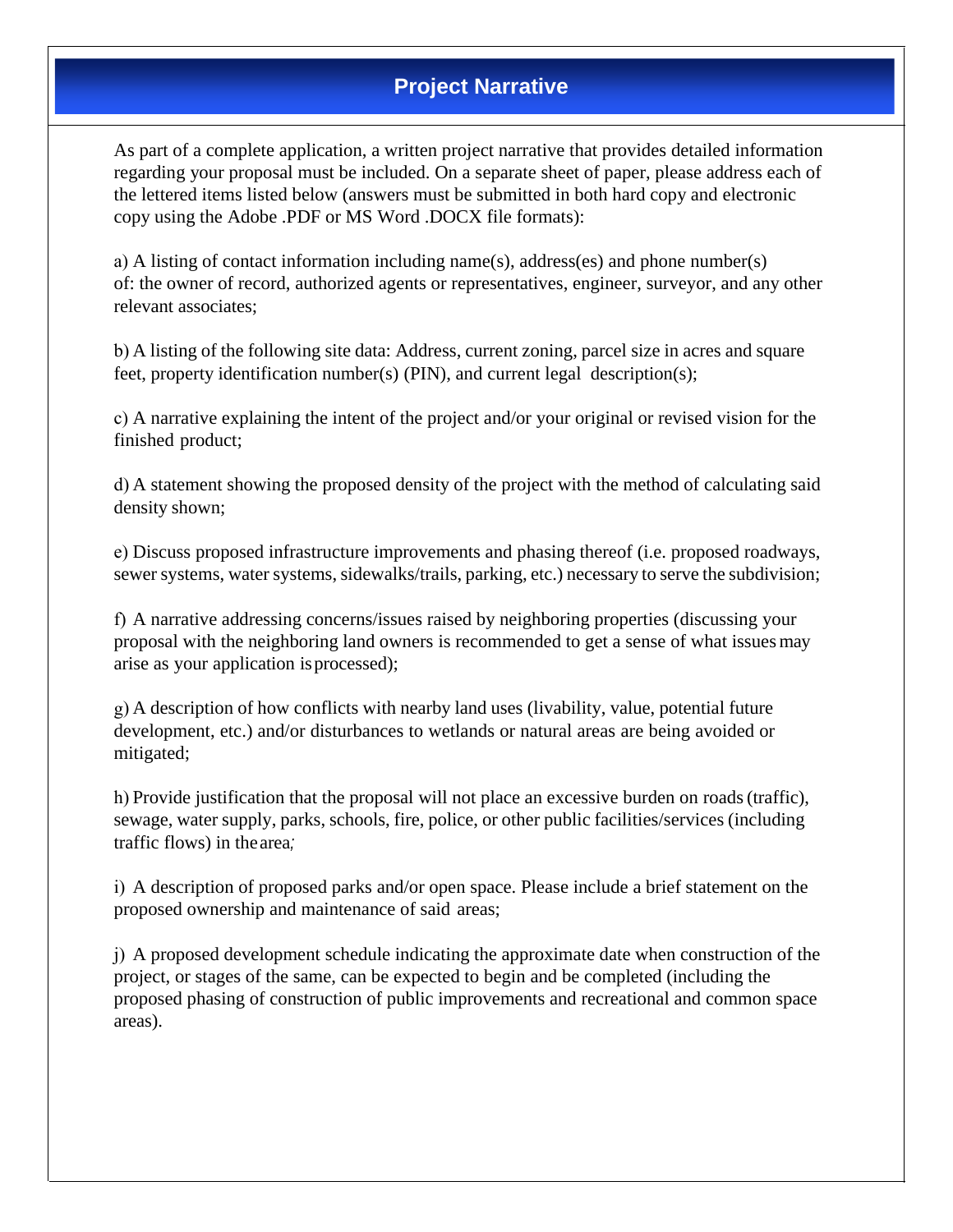| <b>STORMWATER INFORMATION</b>                                                                                                                                                                                                                                                                                                                                                                     |                                                |                    |                          |     |    |  |  |  |
|---------------------------------------------------------------------------------------------------------------------------------------------------------------------------------------------------------------------------------------------------------------------------------------------------------------------------------------------------------------------------------------------------|------------------------------------------------|--------------------|--------------------------|-----|----|--|--|--|
| <b>Existing Impervious Surface</b>                                                                                                                                                                                                                                                                                                                                                                | acres/sf                                       | Flood Hazard Area  |                          | Yes | No |  |  |  |
| Proposed Impervious Surface                                                                                                                                                                                                                                                                                                                                                                       | acres/sf                                       | Neuse River Buffer |                          | Yes | No |  |  |  |
| Watershed protection Area Yes                                                                                                                                                                                                                                                                                                                                                                     | No                                             | Wetlands           |                          | Yes | No |  |  |  |
| If in a Flood Hazard Area, provide the FEMA Map Panel # and Base Flood Elevation                                                                                                                                                                                                                                                                                                                  |                                                |                    |                          |     |    |  |  |  |
| <b>NUMBER OF LOTS AND DENSITY</b>                                                                                                                                                                                                                                                                                                                                                                 |                                                |                    |                          |     |    |  |  |  |
| Overall Unit(s)/Acre Densities Per Zoning Districts                                                                                                                                                                                                                                                                                                                                               |                                                |                    |                          |     |    |  |  |  |
| Acreage in active open space                                                                                                                                                                                                                                                                                                                                                                      |                                                |                    |                          |     |    |  |  |  |
| Acreage in passive open space                                                                                                                                                                                                                                                                                                                                                                     |                                                |                    |                          |     |    |  |  |  |
|                                                                                                                                                                                                                                                                                                                                                                                                   |                                                |                    |                          |     |    |  |  |  |
|                                                                                                                                                                                                                                                                                                                                                                                                   |                                                |                    |                          |     |    |  |  |  |
|                                                                                                                                                                                                                                                                                                                                                                                                   |                                                |                    |                          |     |    |  |  |  |
| <b>SIGNATURE BLOCK (Applicable to all developments)</b>                                                                                                                                                                                                                                                                                                                                           |                                                |                    |                          |     |    |  |  |  |
| In filing this plan as the property owner(s), I/we do hereby agree and firmly bind ourselves, my/our heirs, executors, administrators,<br>successors and assigns jointly and severally to construct all improvements and make all dedications as shown on this proposed<br>subdivision plan as approved by the Town.                                                                              |                                                |                    |                          |     |    |  |  |  |
| I hereby designate<br>to serve as my agent regarding this application, to receive and<br>respond to administrative comments, to resubmit plans on my behalf, and to represent me in any public meeting regarding this<br>application.<br>I/we have read, acknowledge, and affirm that this project is conforming to all application requirements applicable with the<br>proposed development use. |                                                |                    |                          |     |    |  |  |  |
|                                                                                                                                                                                                                                                                                                                                                                                                   |                                                |                    |                          |     |    |  |  |  |
| <b>Signature</b><br>Date                                                                                                                                                                                                                                                                                                                                                                          |                                                |                    |                          |     |    |  |  |  |
| Date<br>Signature                                                                                                                                                                                                                                                                                                                                                                                 |                                                |                    |                          |     |    |  |  |  |
| <b>REVIEW FEES</b>                                                                                                                                                                                                                                                                                                                                                                                |                                                |                    |                          |     |    |  |  |  |
| $\Box$<br>Major Subdivision                                                                                                                                                                                                                                                                                                                                                                       | (Submit 7 paper copies & 1 Digital copy on CD) |                    | $$500.00 + $5.00$ a lot  |     |    |  |  |  |
| Minor Subdivision<br>ப                                                                                                                                                                                                                                                                                                                                                                            | (Submit 4 paper copies & 1 Digital copy on CD) |                    | $$100.00 + $5.00$ a lot  |     |    |  |  |  |
| Recombination Plat (Submit 2 paper copies & 1 Digital copy on CD)<br>ப                                                                                                                                                                                                                                                                                                                            |                                                |                    | \$50.00                  |     |    |  |  |  |
| $\Box$<br>Commercial Site Plan (Submit 7 paper copies & 1 Digital copy on CD)                                                                                                                                                                                                                                                                                                                     |                                                |                    | $$300.00 + $50$ per acre |     |    |  |  |  |
|                                                                                                                                                                                                                                                                                                                                                                                                   |                                                |                    |                          |     |    |  |  |  |
|                                                                                                                                                                                                                                                                                                                                                                                                   |                                                |                    |                          |     |    |  |  |  |
|                                                                                                                                                                                                                                                                                                                                                                                                   |                                                |                    |                          |     |    |  |  |  |
| <b>FOR OFFICE USE ONLY</b>                                                                                                                                                                                                                                                                                                                                                                        |                                                |                    |                          |     |    |  |  |  |
|                                                                                                                                                                                                                                                                                                                                                                                                   |                                                |                    |                          |     |    |  |  |  |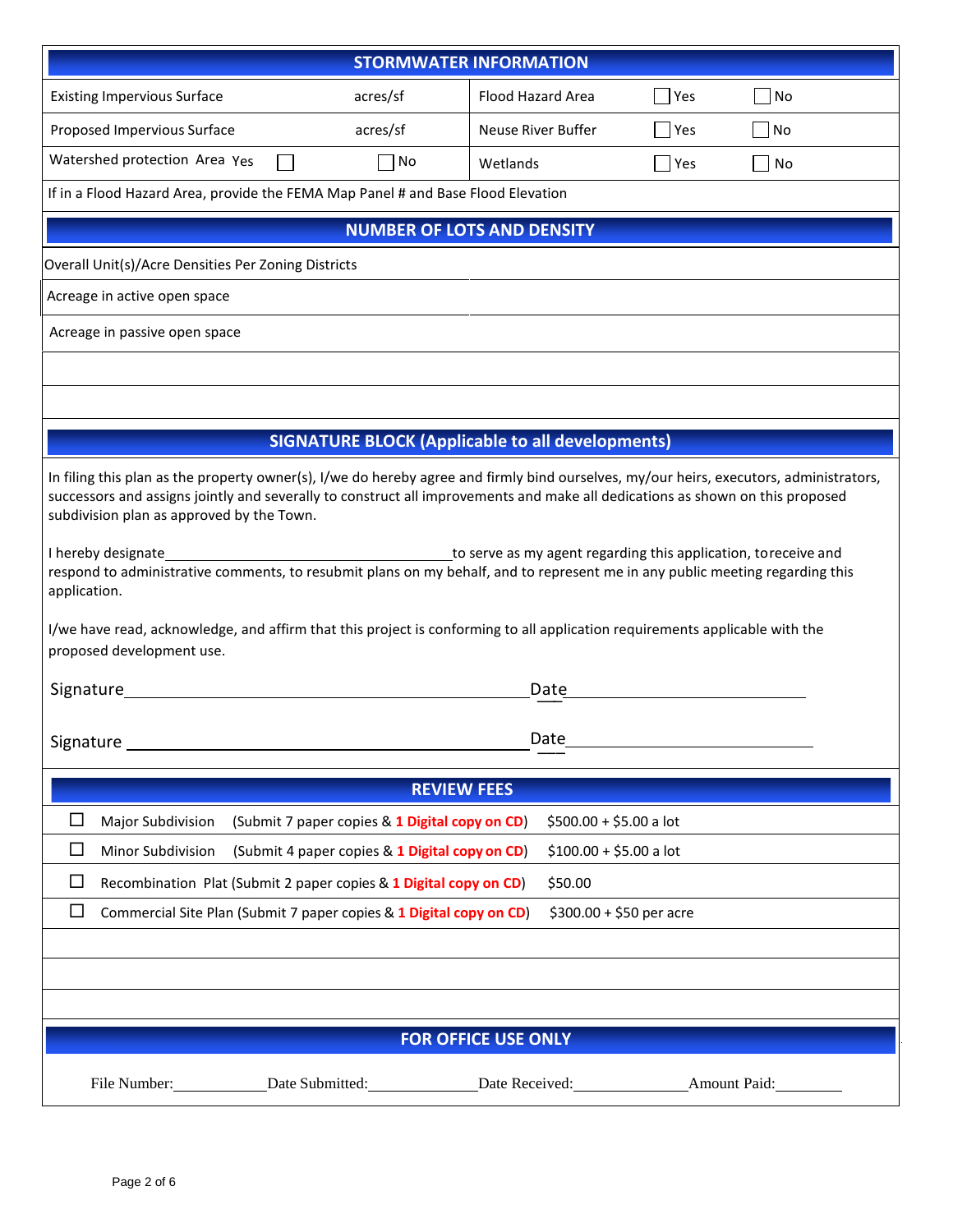### **INFORMATION TO BE PROVIDED ON SITE PLAN**

The Town of Smithfield Site Plan Requirements is found in Article 5 of the Unified Development Ordinance. Site plans shall contain the following information, if applicable, as determined by the UDO Administrator:

#### **General Information:**

- $\Box$  Preferred sheet size is 24" x 36" for site plans (maximum sheet size of 30" x 42"); if more than one sheet, all sheets should be numbered; should be the same size and scale; and should show match lines, along with an index sheet.
- $\square$  Submittals should also be made in PDF format.
- $\Box$  The site plan shall be prepared by a professional engineer, registered land surveyor, or licensed architect.
- $\Box$  Engineer's scale no smaller than 1" = 100' for Site Plans unless approved by staff. Larger scale showing more detail is better. Include both a graphic scale and a numeric scale. The site plan shall be based on the latest tax map information and shall be of a size as required by each individual site plan.
- $\Box$  North arrow or compass rose.
- $\square$  Date (original and all revisions) should be shown on all sheets.
- $\Box$  A vicinity map of the site with reference to surrounding areas and existing street locations.
- $\Box$  The name and address of the owner and site plan applicant, together with the names of the owners of all contiguous land and of property directly across the street as shown by the most recent tax records.
- $\Box$  Proof of ownership Deed book and page reference demonstrating ownership of property.
- $\Box$  Parcel Identification Numbers (PIN) for site and adjacent properties.

#### **Existing Conditions:**

- $\Box$  The total area (acreage), and the exterior boundary of all land included in the request for approval (defined by metes and bounds, with the source of all boundary information referenced). All adjoining property lines should also be shown.
- $\Box$  Location of all existing structures, including their outside dimensions and elevations, streets, entrances, and exits on the site, on contiguous property, and on property directly across the street.
- $\Box$  Required setbacks, setback lines, or typical lots.
- $\Box$  Location, width and identification of all existing easements (public and private), defined by centerline bearings, distances and ties to property corners (with standard notes).
- $\Box$  Location of existing watercourses, ponds, flood zones, water supply watershed areas, and riparian buffers.
- $\Box$  Show all existing physical features, including existing trees greater than eight (8) inches in diameter measured four and one-half (4.5) feet above ground level include the tree line of wooded areas and individual trees eight (8) inches in diameter or more, identified by common or scientific name, and significant soil conditions.
- $\Box$  Topography showing existing contours at no greater than ten (10) foot intervals. All reference benchmarks shall be clearly designated.
- $\Box$  Existing zoning of the property, including zoning district lines where applicable.
- $\Box$  Location of existing sanitary waste disposal systems, water mains and appurtenances (including fire hydrants) on or adjacent to the parcel.
- $\Box$  Other utility lines both under- and above-ground, including electric power, telephone, gas, cable television.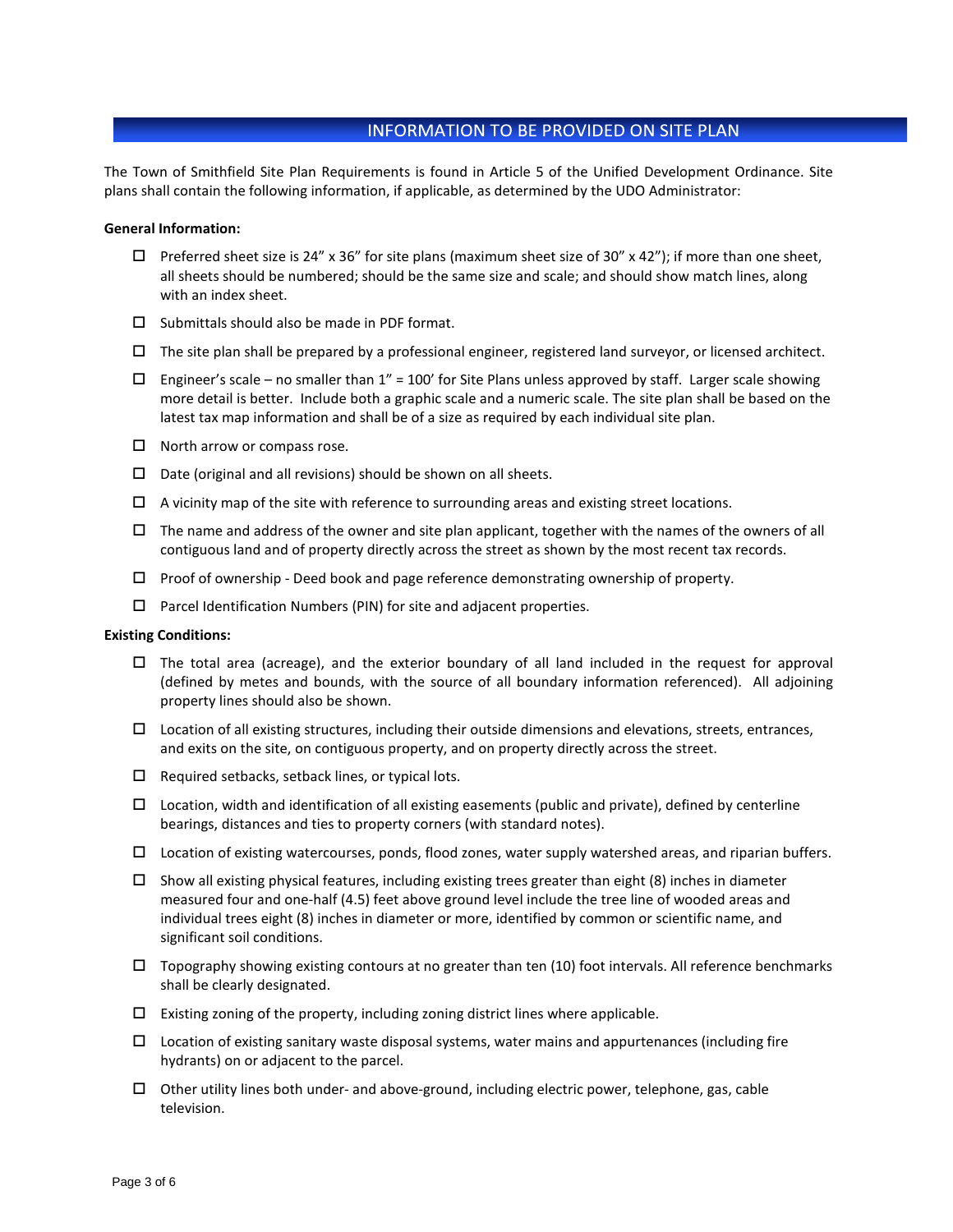- $\Box$  Existing open space and any other common areas.
- $\square$  Existing parking and loading areas.

#### **Proposed Conditions:**

- $\Box$  All proposed streets, drives, parking areas, fire lanes and access, loading and unloading areas with dimensions, traffic patterns, access aisles, and curb radii per the requirements of Article 10, Part I. (note: all new driveways, or existing driveways proposed to be used in conjunction with a new use, may require a separate driveway permit from the NCDOT or the Town of Smithfield).
- $\Box$  The total quantity of parking spaces required and the total quantity of parking spaces provided. Indicate uses of buildings.
- $\Box$  Sight distance triangles (minimum 10' by 70' for driveway intersections at ROW lines; or as per NCDOT requirements or Town of Smithfield Code of Ordinance at all other intersections).
- $\Box$  Location of all proposed structures, including their outside dimensions and elevations, streets, entrances and exits on the site.
- $\Box$  Sidewalks, trails and other pedestrian ways with locations, dimensions and surfacing, including handicap curb cuts. Internal sidewalks and/or other proposed means of pedestrian access (note: internal pedestrian access should connect with public ROW sidewalk).
- $\Box$  Location and design of proposed sanitary waste disposal systems, water mains and appurtenances (including fire hydrants) on or adjacent to the parcel.
- $\Box$  Proposed other utility lines both under- and above-ground, including electric power, telephone, gas, cable television.
- Location of all US Clean Water Act Section 404 wetland areas, detention/retention ponds (Best Management Practices), riparian buffers and impervious surface areas with area dimensions, and ratios of impervious surface to the total size of the lot.
- $\square$  Location of all proposed common areas.
- $\Box$  All parcels of land proposed to be designated, dedicated and/or reserved, for public or private use, shown with total land area and boundary descriptions.
- $\square$  Distance between buildings and height of buildings.
- $\Box$  Building locations, footprints, entrances area by floor (s.f.), finished floor elevation (first).
- $\square$  Location, dimensions, and details of signs per the requirements of Article 10, Part III.
- $\Box$  Proposed building elevations, except for single- and two-family homes and townhouses designed under the NC Residential Building Code.
- $\Box$  Traffic Impact Analysis (TIA) may be required if estimated traffic generated exceeds 800 trips/day. Check with the UDO Administrator for applicability.
- Grading Plan: proposed contours with a maximum of two foot contour intervals within 100 feet of all buildings and along all driveways, entrances, exits, private streets, parking areas, loading areas, retaining walls and a maximum of ten foot contour intervals for the remainder of the property. Supplement with spot elevations where necessary. All topography should be referred to permanent benchmarks and referenced to accepted datum.
- $\Box$  Grading and Erosion Control Plan (State approval required if over one acre), shall be approved by NCDENR – Land Quality Section.
- $\Box$  Complete storm drainage calculations; pipe sizing and material; topographic mapping delineating the total drainage easements. Label all easements.
- $\Box$  Total impervious surface square footage and percentage calculations for all development. Some sites may